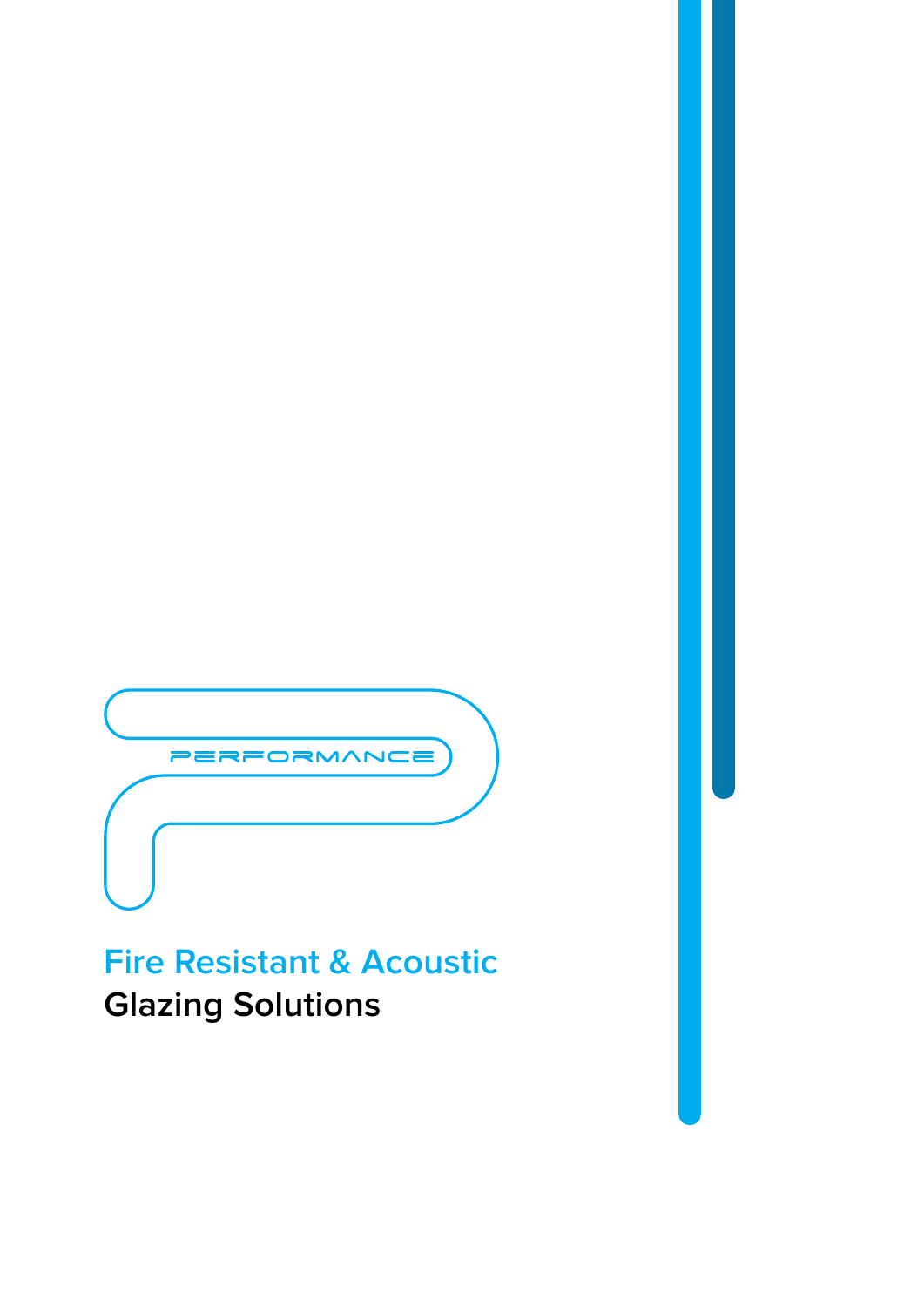

#### **Contents**

About Us Timber ANOSCREENS 6 Steel fire screens Aluminium fire screens PVCU fire screens Acoustic & Laminate glass The Pyroguard range PYROBELite & PYROBEL Schott fire rated Our Fireswiss range The Performance IGU rang Pellini Screenline integrate Specialist products Fire doors 21

Phone : 01422 861116 Fax : 01422 861126 Email : sales@performanceglass.co.uk Web : performanceglass.co.uk

|           | 4 - 5     |
|-----------|-----------|
|           | 6         |
|           | 7         |
|           | $8 - 9$   |
|           | 10        |
| 5         | 11        |
|           | 12        |
|           | 13        |
|           | $14 - 15$ |
|           | $16 - 17$ |
| ge        | 18        |
| ed blinds | 19        |
|           | 20        |
|           | ~         |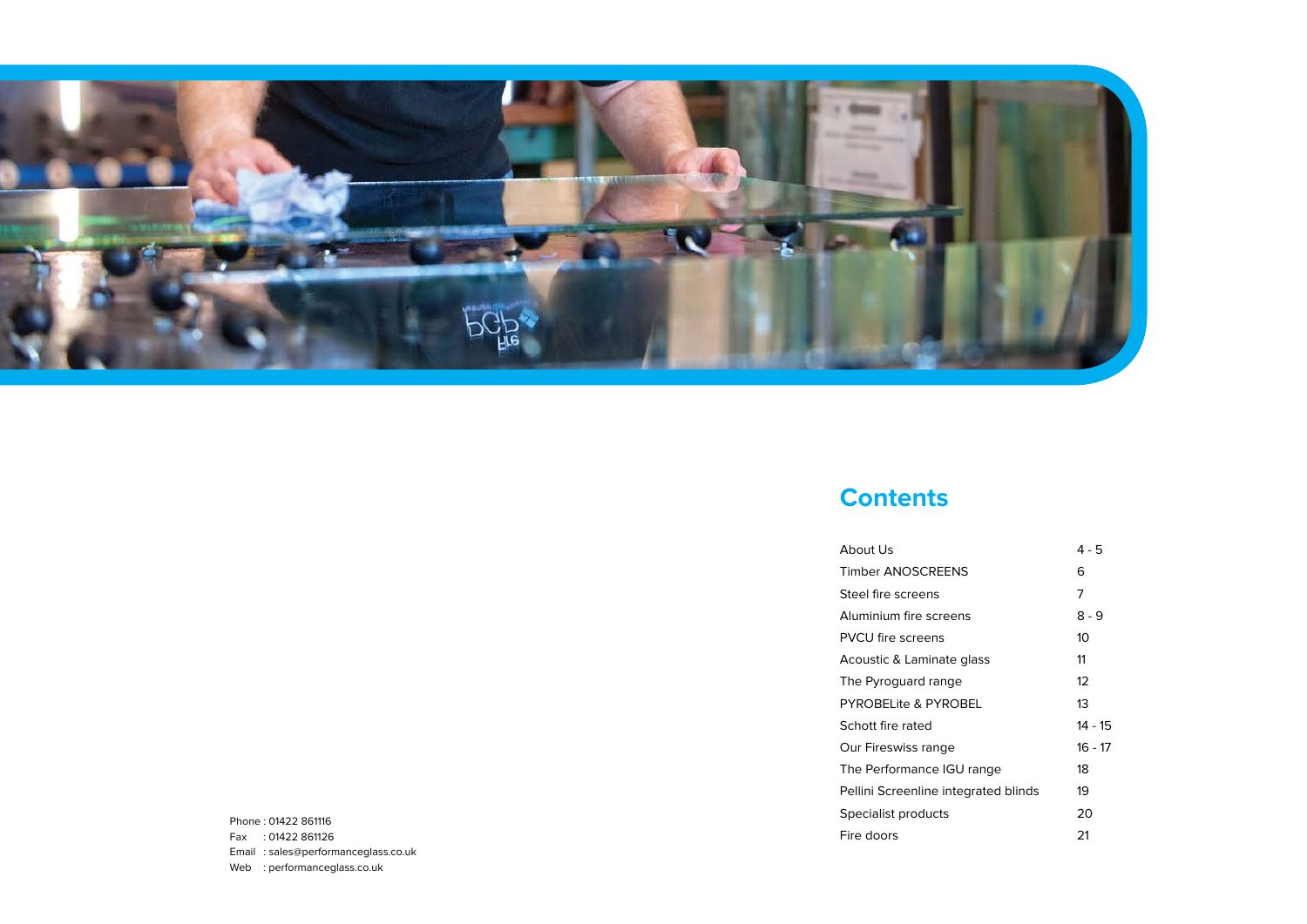#### **About PGP**

**Performance Glass Processing has been founded on quality and service, set up to provide ondemand fire rated and acoustic glass products to the timber, Aluminium and steel manufacturers of West Yorkshire.**

**Since 2014 we have been expanding our product range to cover decorative products for domestic, retail and commercial projects, and in January 2015 we began our highly successful IGU manufacturing department. We now cover the whole of the UK mainland, and are proud to be associated with some of the best names in the industry.**



#### **Install & Supply**

**As well as processing glass, we offer an installation service on special projects. Our projects team offers complete materials supply for fire rated, and acoustically demanding projects.** 

**The unique approach at Performance Glass allows our clients to deliver high value projects on budget and on time, whilst giving you complete control over the supply chain.**

**Whether you require timber, Aluminium, steel or upvc, our time-served teams will take care of your needs from proposal through to completion.**

**Please do not hesitate to get in touch if you require this service.**

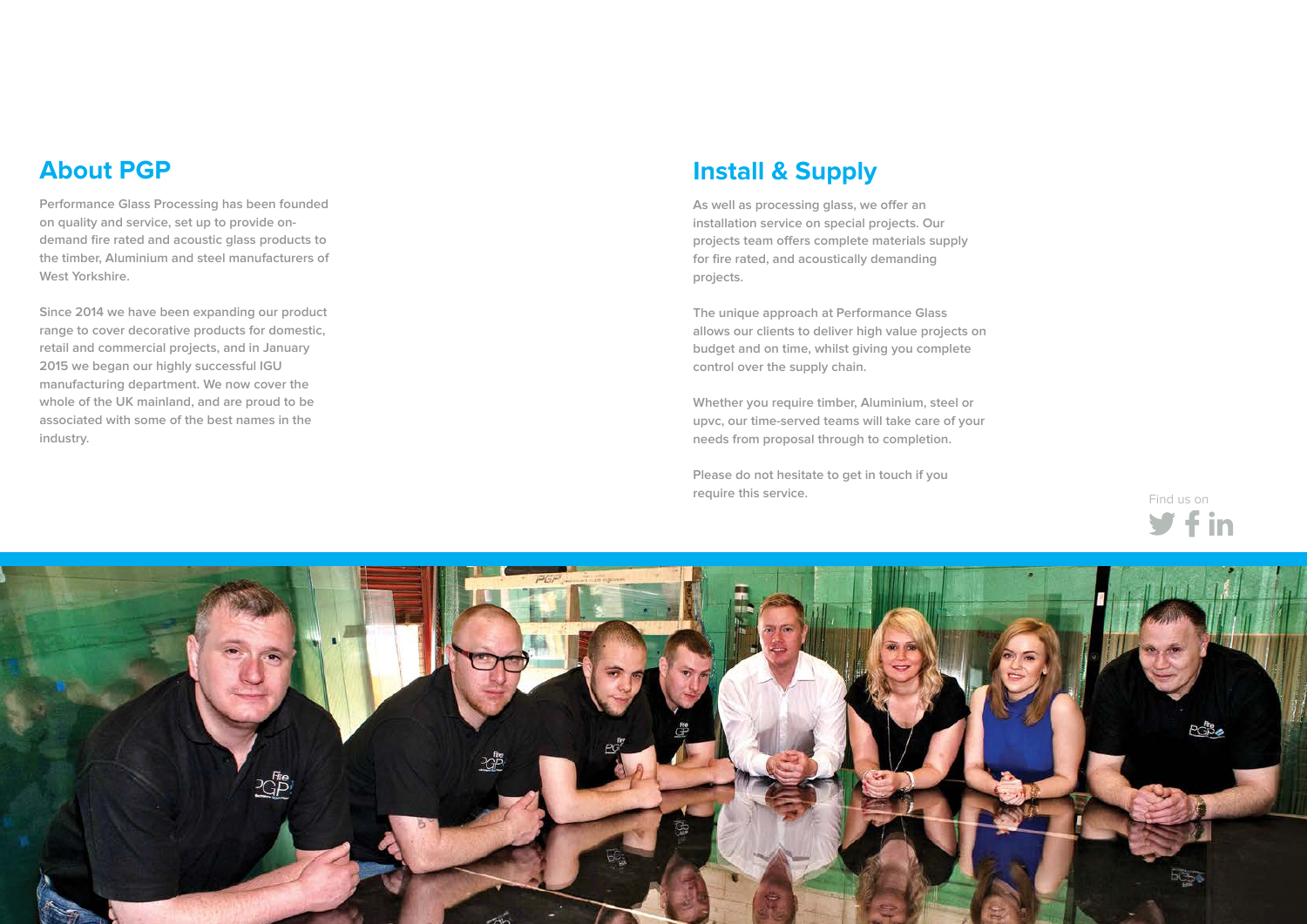

### **Timber Firescreens**

#### CONSTRUCTION

- FR 30 glazed screens available as approved softwood or hardwood
- FR 60 glazed screens available as approved hardwood
- All glazing types supplied are approved safety glass to BS 6206 and Approved Document K, where required
- Butt jointed glazing options available
- Supplied in a white primed finish as standard

#### PERFORMANCE

• Fire rated in accordance with BS 476 Part 22: 1987 to FR30 & FR60 (Glass can be supplied as integrity only, or integrity and insulation)

• Acoustic tests of non-fire and fire-rated / safety glass in accordance with BS EN ISO 140:3 1995

• Single and Double glazed options available



#### **Steel Firescreens**

RP Technik Fire and Smoke protection systems are effective, smart and design oriented.

Modular building set, one profile for all classifications EI30,60 and 90 due to application of variable isolators.







'Our unbiased access to the proprietary steel profile market enables us to offer a versatile range of options for your project. Whether powder coated mild steel, satin finished or bright polished stainless steel, 30/0 rated or 120/120 rated, our systems comply with the very latest test standards.'



a company of the welser profile group

# **JANSEN VOEStalpine**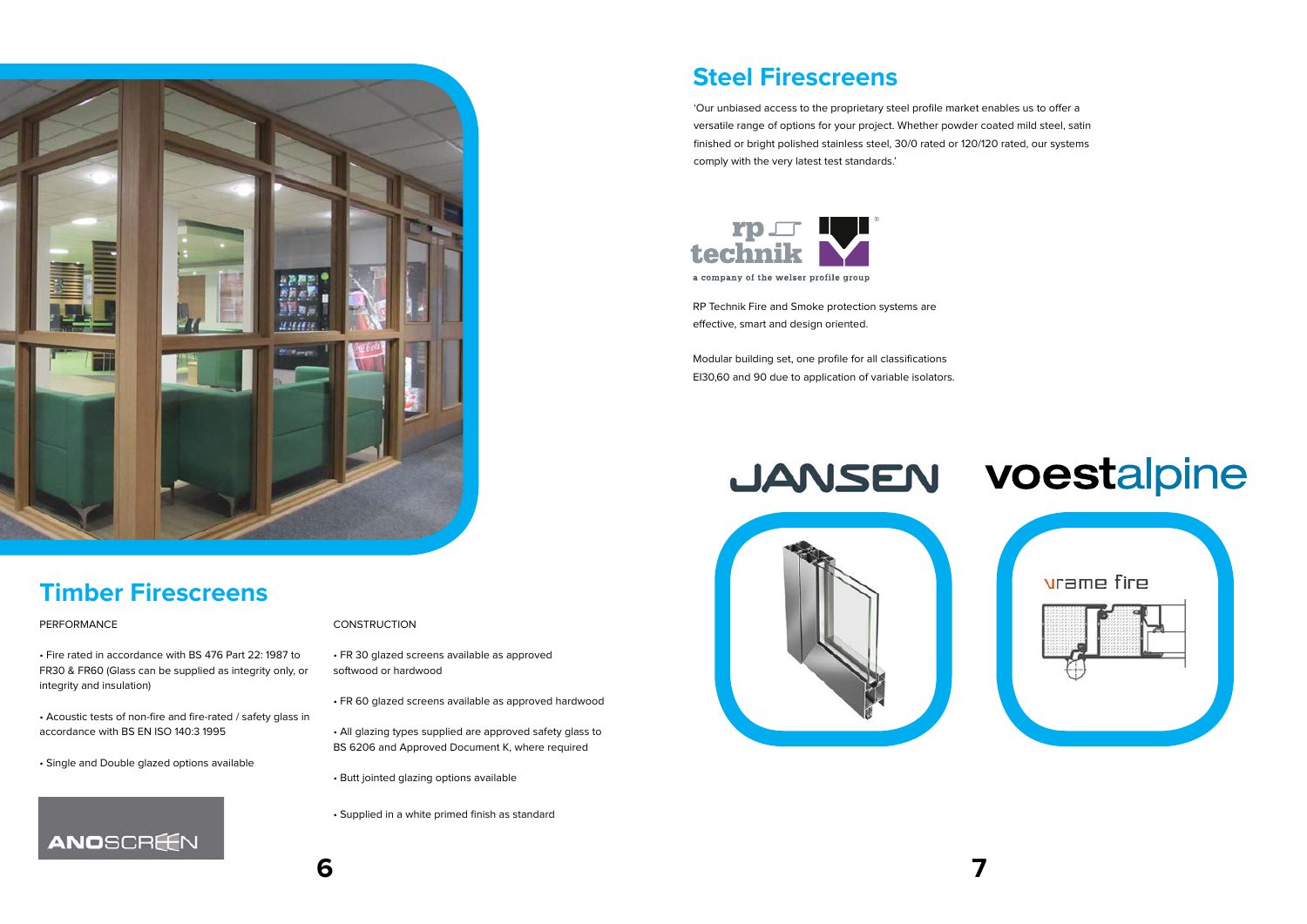**ALUPROF MB 78EI**



### **Our Aluminium Fire Rated Systems**

**Our Aluminium fire screens are manufactured on site giving you full control over the supply chain, complying with the very latest test standards.**



The ADS 80 FR 30 & FR 60 systems have been tested in accordance with European standards (EN 1364/1634) and German standards (DIN 4102), fulfilling all the requirements of fire protection classes EI30 (T30/F30) & EI60 (T60/F60)

Ideal for internal or external application, these systems are approved with an excellent choice of fire rated glass products:

- PYRANOVA®
- Contraflam Lite
- SchücoFlam
- Contraflam
- Pyrodur
- Pyrostop
- PYRANOVA®
- Fireswiss Foam
- Pyrobel • Pyrostop
- Swissflam
- Swissflam Lite
- Contraflam Lite

 • Polflam • Contraflam

#### **Aluprof System features and benefits:**

 • Systems fully tested to the latest EN 1364/1634 and certified with CERTIFIRE scheme

 • The largest selection of glass products tested and approved

 • Corrosion resistance and number of finishes including dual colour and anodising

 • Excellent weather-tightness combined with high thermal and acoustic performance

• Maximum screen height is 4000mm for window wall

 • Application of the typical euro grooves enable the installation of most of the available fittings offered by major companies

Our Fire Rated product range includes door and window wall partitions for both internal and external applications. Depending on requirements, these products can achieve different levels of performance in terms of fire rating.

Available in EW30 to EI90 in MB-78EI system for doors and screens, and up to EI120 using MB-118EI for window walls.

**ALUPROF MB 118EI**





**ADS 80 FR 30**





Approved glasses with Aluprof Systems -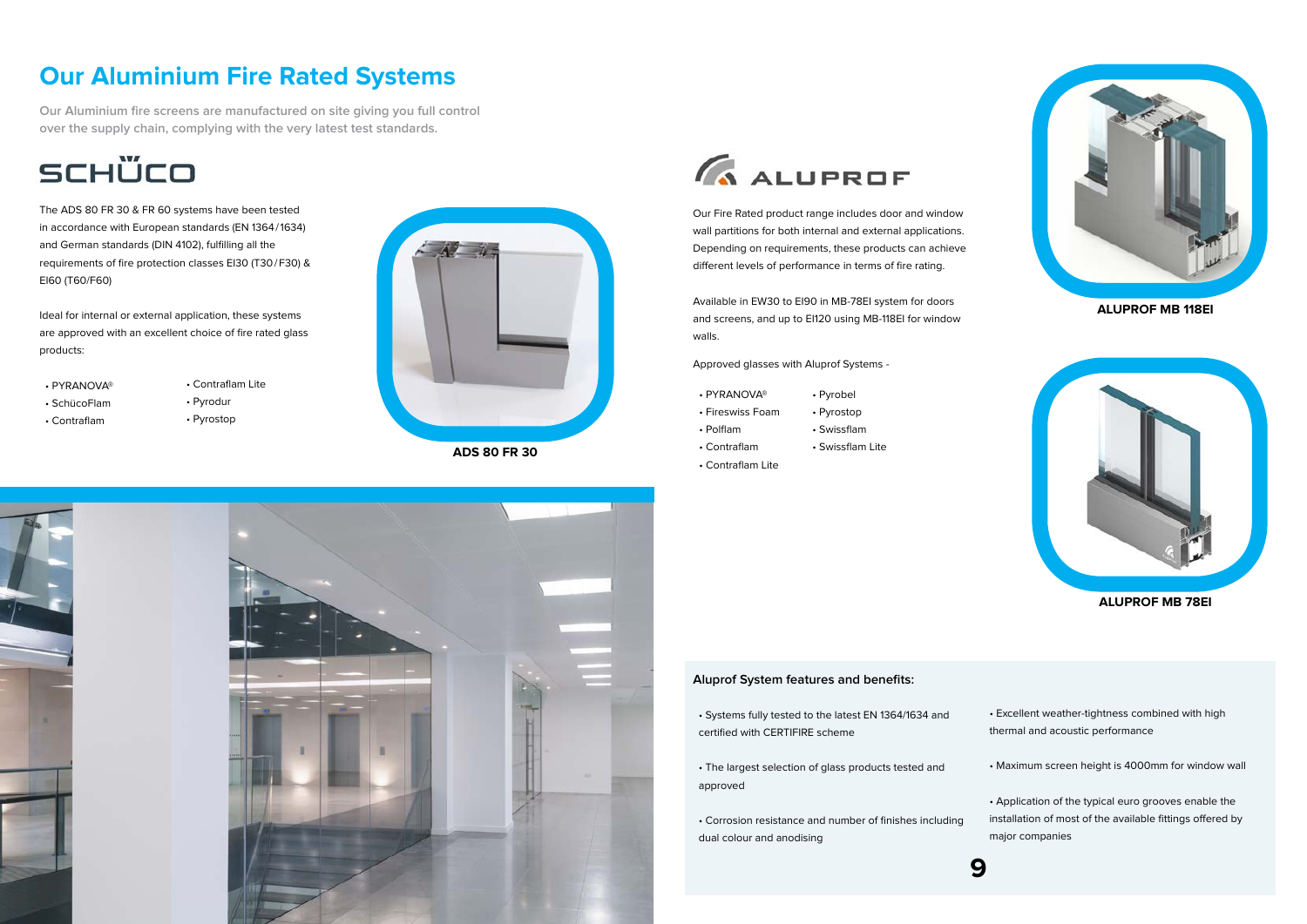**No longer restricted by traditional fire rated materials and construction techniques, RAUFERNO gives you the freedom to use PVC-U fire resistant windows and still comply fully with current building regulations for most protected areas, due to full certification to BS476 Parts 20 and 22.**

**The RAUFERNO PVC-U fire resistant windows, a patented industry first, is based upon and has all of the design and security benefits of the REHAU TOTAL70 70mm profile.** 

### **RAUFERNO PVCU Range**

RAUFERNO provides you with all the safety and security of traditional fire rated products, but with PVC-U's added inherent benefits of:

- Improved thermal insulation
- Sound Proofing
- Low maintenance
- Excellent security options

### **Acoustic and Laminated Glass**

Our array of ready-made Saint-Gobain acoustic glasses are cut and stocked in-house from 6.8mm though to 16.8mm. The use of acoustic glass is becoming more popular in office fit outs, schools, hospitals and residential developments. The use of glass in these applications creates an illusion of space and light, adding to the aesthetic appeal of the room. In addition to this, today's glazing options offer privacy both for audio and visual specifications.

Depending on the specification, our specialist acoustic glass range is available in a variety of thicknesses, and dB ratings, offering in excess of 35dB Rw as standard, 50dB Rw on demand, and as high as 60dB Rw using verified construction techniques. Please feel free to give us a call and our friendly team will give you the best technical advice to ensure your getting the right glass for you.



//PGP - performanceglass.co.uk

With performance of all fire rated products so critical, REHAU has taken every step possible to ensure unsurpassed standards of manufacture through approved fabricators. To receive REHAU accreditation, all fabricators (who must be BSI, BBA or FIRAS accredited) must undergo certified REHAU training and provide proof of a top level QC system. To ensure correct installation, installers must be trained by a recognised scheme for fire products.



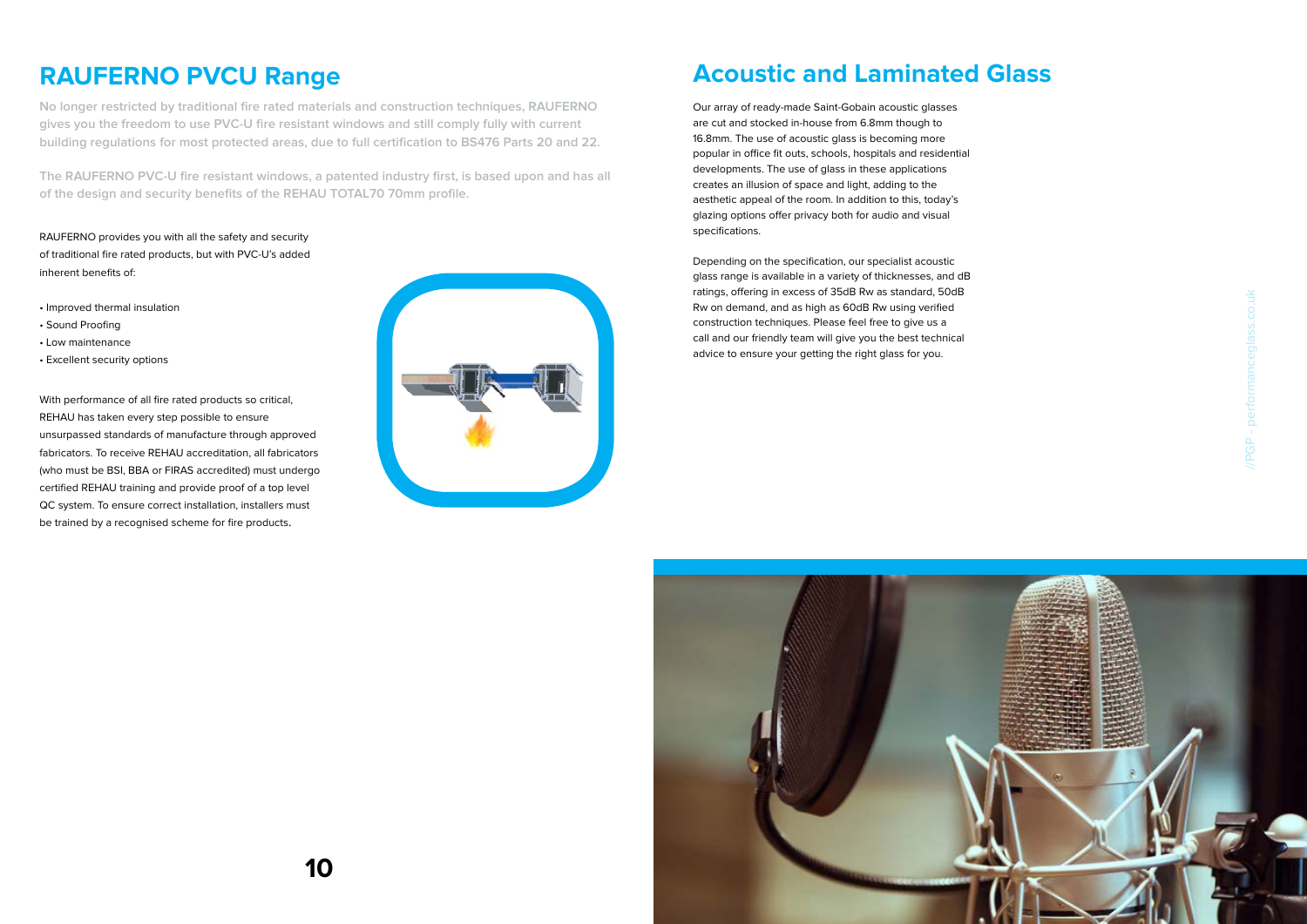//PGP - performanceglass.co.uk

To compliment the stock products, Pyroguard's bespoke toughened range is a fast growing competitor, offering high quality and versatility for a wide range of internal and external applications. The EW and EI range use one or multiple fire rated inter-layers which are UV stable, and extensive testing with IGU's makes them a good choice for building envelopes and acoustic partitions.

### **The Pyroguard Range**

**Pyroguard glass is designed to provide safe and visually appealing glazing solutions in a variety of building applications. Here are some of the stock products available to protect your building against smoke and fire while retaining optimum temperature, natural light and acoustic control:**

| <b>Name</b>                | <b>Thickness</b><br>(mm) | Certifire     | <b>Impact</b><br>Rating to<br><b>EN12600</b> | <b>Acoustic</b><br>Rating |
|----------------------------|--------------------------|---------------|----------------------------------------------|---------------------------|
| Pyroguard EW30 Impact      | 7                        | <b>CF 257</b> | 2(B)2                                        | 33 dB Rw                  |
| Pyroguard EW30 Satin       | 7                        | <b>CF 257</b> | 2(B)2                                        | 33 dB Rw                  |
| Pyroguard FD60             | 7                        | <b>CF 257</b> | 2(B)2                                        | 33 dB Rw                  |
| Pyroguard EW30 Impact (10) | 10 <sup>1</sup>          | CF 257        | 2(B)2                                        | 34 dB Rw                  |
| Pyroguard EW30 Priva-See   | 11                       | <b>CF 257</b> | 2(B)2                                        | 33 dB Rw                  |
| Pyroguard EW30 Maxi        | 11                       | CF 257        | 2(B)2                                        | 35 dB Rw                  |
| Pyroguard EW60             | 11                       | <b>CF 257</b> | 2(B)2                                        | 35 dB Rw                  |
| Pyroguard EI30 (INT)       | 15                       | <b>CF 437</b> | 1(B)1                                        | 38 dB Rw                  |
| Pyroguard EI30 (EXT)       | 19                       | <b>CF 437</b> | 1(B)1                                        | 39 dB Rw                  |
| Pyroguard EI60 (INT)       | 23                       | <b>CF 437</b> | 1(B)1                                        | 40 dB Rw                  |
| Pyroguard EI60 (EXT)       | 27                       | <b>CF 437</b> | 1(B)1                                        | 41 dB Rw                  |

AGC's PYROBELite is an annealed laminated glass construction. PYROBELite 7 and 12 have been the market leaders for many years and the intumescing interlayer(s) offer comfortably large pane sizes for 30 and 60 minutes integrity respectively. The EG range allows for external use, and offers a P2A security rating suitable for PAS24 assessment.

AGC's PYROBEL range is a laminated annealed glass construction, using multiple fire rated interlayers to offer both integrity and insulation. These have been the market leaders for many years and their unique structure allows them to achieve larger pane sizes than many other comparable products. With specifically designed horizontal application panels, this range covers most eventualities.

| <b>PYROBELite &amp; PYROBEL</b> |  |  |  |
|---------------------------------|--|--|--|
|---------------------------------|--|--|--|

| <b>Name</b>           | <b>Thickness</b><br>(mm) | Certifire     | Impact<br>Rating to<br><b>EN12600</b> | Acoustic<br>Rating |
|-----------------------|--------------------------|---------------|---------------------------------------|--------------------|
| PYROBELite 7          | 7.9                      | <b>CF 377</b> | 3(B)3                                 | 34 dB Rw           |
| <b>PYROBELite 9EG</b> | 12.1                     | <b>CF 377</b> | 1(B)1                                 | 37 dB Rw           |
| PYROBELite 12         | 12.3                     | <b>CF 377</b> | 2(B)2                                 | 36 dB Rw           |
| <b>PYROBEL 16</b>     | 17.3                     | <b>CF 377</b> | 2(B)2                                 | 39 dB Rw           |
| PYROBEL 19H           | 191                      | <b>CF 377</b> | 1(B)1                                 | 38 dB Rw           |
| PYROBEL 23H           | 23.7                     | <b>CF 377</b> | 1(B)1                                 | 39 dB Rw           |
| PYROBEL 28H           | 28.4                     | <b>CF 377</b> | 1(B)1                                 | 41 dB Rw           |

Performance Glass offers a complete range of fire resistant glasses, tested and approved according to European and National Standards, that provide a unique combination of LIGHT, TRANSPARENCY and FIRE PROTECTION, for all building applications, framing types, fire resistance classes and durations.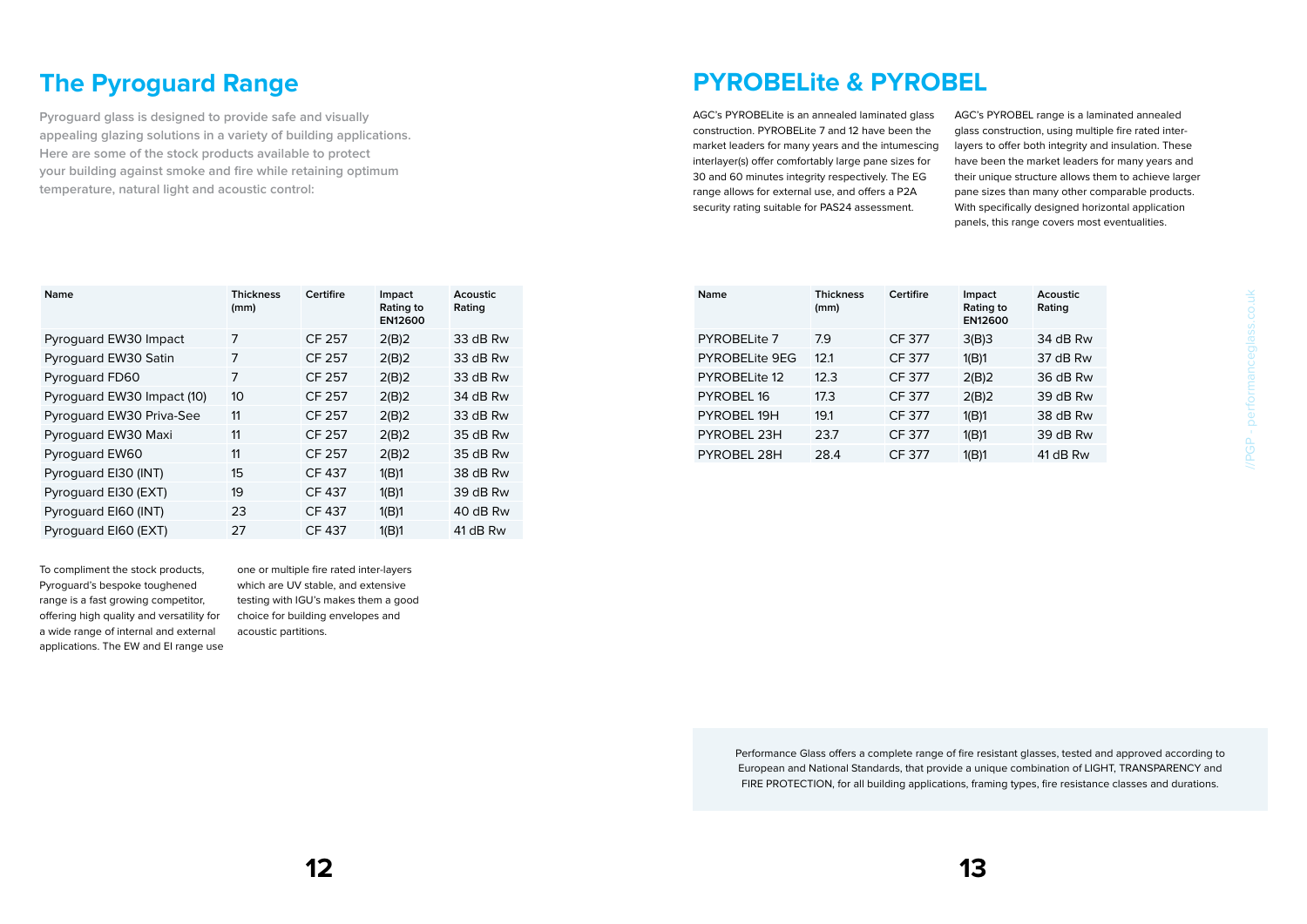### **Our Schott Fire Rated Products**

**Performance Glass Processing Ltd is an official UK stockist of PYRANOVA® speciality glass, offering fully-processed panes and able to advise customers on the most suitable fireresistant glazing solutions. With a broad industry network and a commitment to high quality products and outstanding customer service, our company is ideally suited to support SCHOTT in further developing its PYRANOVA® business in the UK market.**

> PYRAN®S is the only toughened borosilicate glass available on the market. PYRAN®S soaks up much larger amounts of heat before deforming and allows it to achieve higher integrity ratings than conventional sodalime products; it can even be used as a butt jointed system to achieve 60 minutes integrity.

PYRANOVA® is a laminated annealed glass construction, using one or multiple fire rated inter-layers to offer integrity, radiation control, and insulation, dependant on the thickness. PYRANOVA®60, 90, and 120, are all constructed using low iron glass for enhanced clarity.

PYRANOVA® is a reliable, high specification speciality glass for fire-resistant glazing, combining full insulation with fire integrity and impact protection. This clear, laminated composite glass is made up of several thin panes of float glass, with a transparent fire-resistant layer that intumesces in the event of a fire. When used as a component in fire-resistant glazing, PYRANOVA® speciality glass meets the requirements of fire resistance classes

EI 15 to EI 120. It prevents the passage of fire, smoke and heat radiation and, due to its structure, protects against fires from either side. This makes it ideally suited to glazing systems situated in escape routes. PYRANOVA® specialty glass has been tested within a number of frame types including timber, steel & Aluminium. It has also successfully passed fire tests in a buttjointed configuration up to 3m high.

| <b>Name</b>                   | <b>Thickness</b><br>(mm) | Certifire     | Impact<br>Rating to<br><b>EN12600</b> | Acoustic<br>Rating        |
|-------------------------------|--------------------------|---------------|---------------------------------------|---------------------------|
| <b>PYRAN®S</b>                | 6                        | <b>CF 291</b> | 1(C)1                                 | 31 dB Rw                  |
| <b>PYRAN®S</b>                | 8                        | <b>CF 291</b> | 1(C)1                                 | 32 dB Rw                  |
| <b>PYRAN®S</b>                | 10 <sup>°</sup>          | <b>CF 291</b> | 1(C)1                                 | 33 dB Rw                  |
| <b>PYRAN®S</b>                | 12                       | <b>CF 291</b> | 1(C)1                                 | 34 dB Rw                  |
|                               |                          |               |                                       |                           |
| <b>Name</b>                   | <b>Thickness</b><br>(mm) | Certifire     | Impact<br>Rating to<br><b>EN12600</b> | <b>Acoustic</b><br>Rating |
| PYRANOVA <sup>®</sup> 15 S2.0 | 11                       | <b>CF386</b>  | 2(B)2                                 | 36 dB Rw                  |
| PYRANOVA <sup>®</sup> 30      | 15                       | <b>CF 862</b> | 2(B)2                                 | 38 dB Rw                  |
| PYRANOVA <sup>®</sup> 30      | 19                       | <b>CF 862</b> | 2(B)2                                 | 38 dB Rw                  |
| PYRANOVA <sup>®</sup> 60      | 23                       | <b>CF 862</b> | 1(B)1                                 | 41 dB Rw                  |
| PYRANOVA <sup>®</sup> 60      | 27                       | <b>CF 862</b> | 1(B)1                                 | 41 dB Rw                  |
| PYRANOVA <sup>®</sup> 90      | 37                       | <b>CF 862</b> | 1(B)1                                 | 44 dB Rw                  |
| PYRANOVA <sup>®</sup> 90      | 40                       | <b>CF 862</b> | 1(B)1                                 | 44 dB Rw                  |
| PYRANOVA <sup>®</sup> 120     | 52                       | <b>CF 862</b> | 1(B)1                                 | 44 dB Rw                  |
| PYRANOVA <sup>®</sup> 120     | 54                       | <b>CF 862</b> | 1(B)1                                 | 44 dB Rw                  |
|                               |                          |               |                                       |                           |

PYRAN®S offers excellent resistance against heat to 450ºC, making it an excellent product to use in heat deflection for fire pits, as well as for use where high temperatures are prevalent. Its clear optical quality likens it in appearance to low iron sodalime glass.

//PGP - performanceglass.co.uk

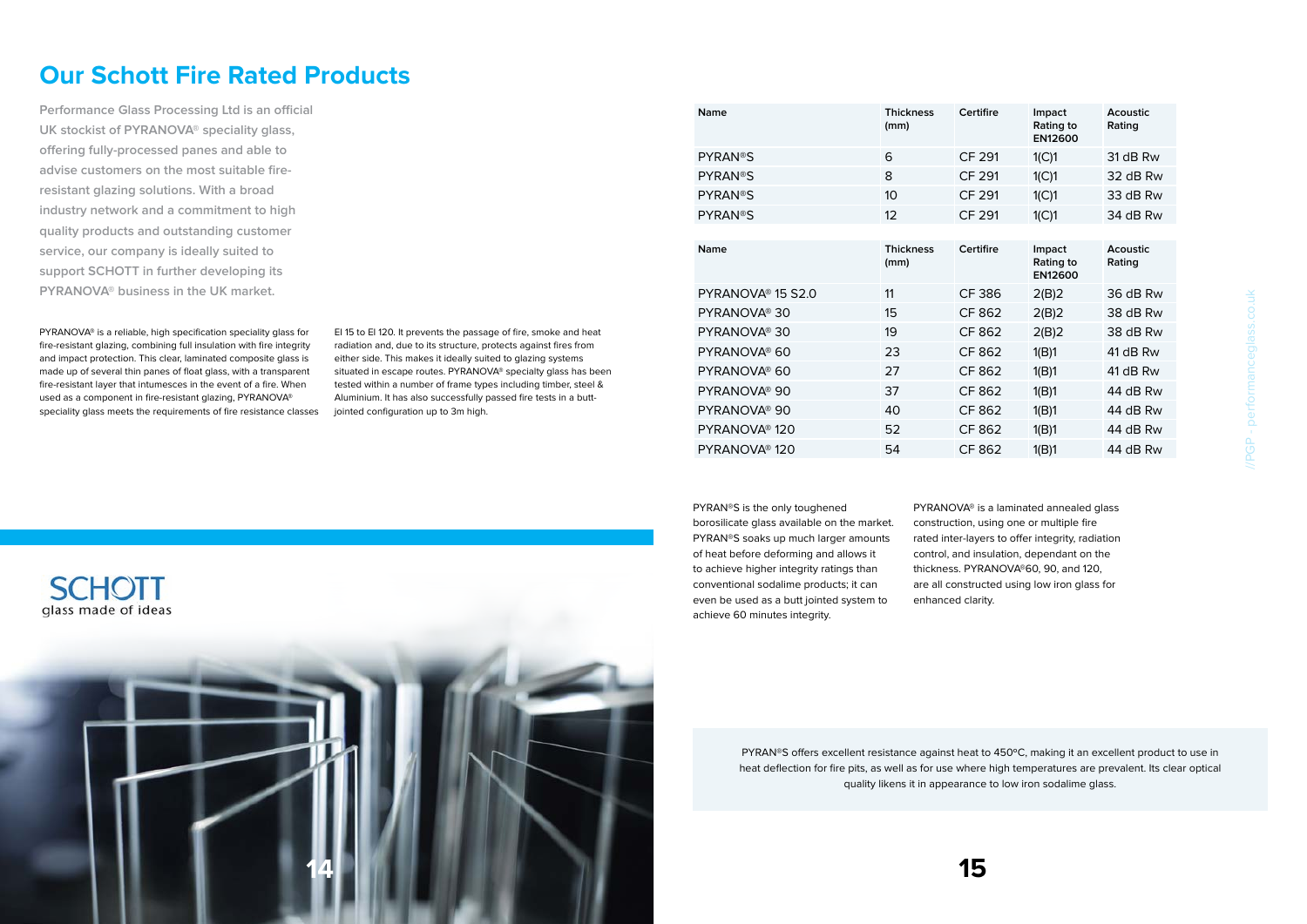## **Fireswiss Cool**

**FIRESWISS COOL achieves 30 minutes integrity to EN 1 364 – 1 and can give up to 49 minutes integrity along with the benefit of partial insulation against radiated heat, helping prevent the increase of room temperatures and enabling access to escape paths and exits in the event of fire.**

**FIRESWISS COOL is available in 7, 9, & 11mm thicknesses, enabling effective fire protection and is ideal for applications such as fire doors and internal partitioning.**

**FIRESWISS COOL has enviably clear optical qualities and added safety benefits, achieving 3(B)3 impact safety levels in 7mm, 2(B)2 in 9mm thickness, and 1(B)1 in 11mm thickness.**

#### **Fireswiss Foam**

**FIRESWISS FOAM can provide up to 60 minutes integrity and insulation, protecting both people and property in the event of a fire. FIRESWISS FOAM has enviably clear optical qualities and is available in large tested sizes.**

**FIRESWISS FOAM is available in thicknesses from 15mm to 27mm depending on the fire rating required and whether required for internal or external glazing.**

- Up to 60 minutes integrity and insulation
- Protection against fire, smoke and heat
- Available in large tested sizes
- Superior optical quality

| <b>Name</b>               | <b>Thickness</b><br>(mm) | Certifire | <b>Impact</b><br>Rating to<br><b>EN12600</b> | <b>Acoustic</b><br>Rating |
|---------------------------|--------------------------|-----------|----------------------------------------------|---------------------------|
| Fireswiss Cool 30-7       | 7                        | CF 699    | 3(B)3                                        | 35 dB Rw                  |
| Fireswiss Cool 30-7 2(B)2 | 9                        | CF 699    | 2(B)2                                        | 35 dB Rw                  |
| <b>Fireswiss</b>          | $11 - 16$                | CF 699    | 1(B)1                                        | 36 dB Rw                  |

| <b>Name</b>          | <b>Thickness</b><br>(mm) | <b>Certifire</b> | Impact<br>Rating to<br><b>EN12600</b> | Acoustic<br>Rating |
|----------------------|--------------------------|------------------|---------------------------------------|--------------------|
| Fireswiss Foam 30-15 | 15                       | <b>CF 592</b>    | 1(B)1                                 | 38 dB Rw           |
| Fireswiss Foam 30-19 | 19                       | <b>CF 592</b>    | 1(B)1                                 | 39 dB Rw           |
| Fireswiss Foam 60-23 | 23                       | <b>CF 592</b>    | 1(B)1                                 | 43 dB Rw           |
| Fireswiss Foam 60-27 | 27                       | <b>CF 592</b>    | 1(B)1                                 | 44 dB Rw           |



• 30 Minute integrity fire resistant glass

- Protection against fire and smoke
- Reduced heat radiation

**FIRESWISS COOL & FIRESWISS FOAM by Glas Trösch leads the market with superior acoustic performance.**

• Superior optical clarity

• Added impact safety benefits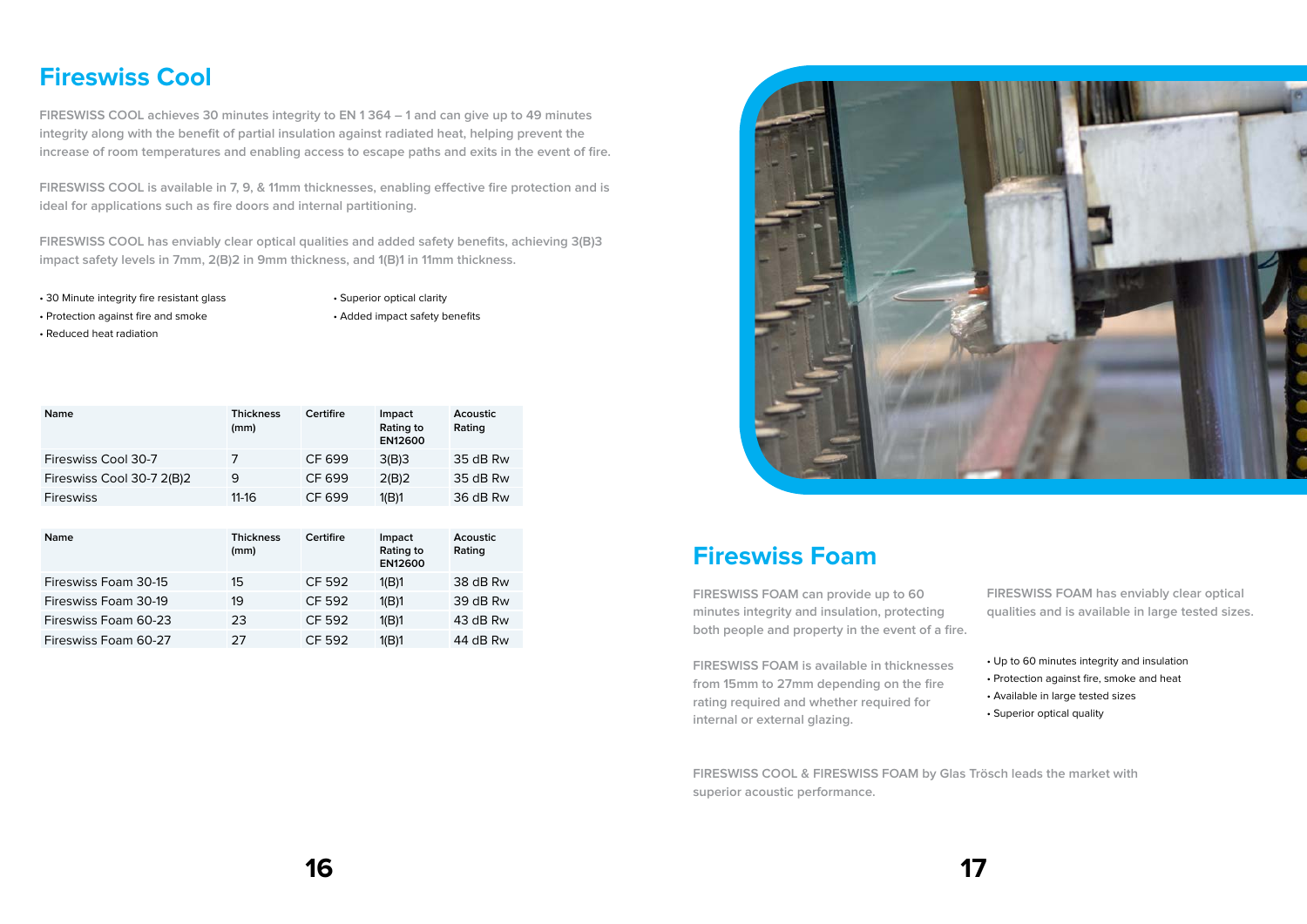#### **Pellini Screenline Integrated Blinds**

Integrated blinds are becoming ever popular, particularly in conservatories and bi folding doors. The blinds do not get damp, dirty or dusty and they can't be damaged by little hands or pets. They provide additional privacy due to their edge-to-edge slats, and can be sealed within a double or triple glazed unit without compromising the integrity of the hermetic seal; assuring the longevity of the glazing and blinds. So whether you are looking to add a bit of elegance to your home, to show off the style innovation, or you simply want them for hygiene purposes, integrated blinds are a great choice all round.

The blinds are available in a range of different colours and sizes, which are unique to each type of blind and model, perfect for every residential or commercial property.



**Not only do IGU 's offer energy efficiency, they can also incorporate integrated blinds and decorative effects.**

# **The Performance IGU Range**

IGU 's are made using 2 or more pieces of glass, separated by a spacer, and sealed hermetically. We then add insulating inert gasses such as Argon or Krypton, that increase the performance and reduce distortion in hot and cold conditions.

We specialise in Fire Rated and Acoustic Units and our extended product range can offer the added benefits of security, thermal insulation, and solar control, to name but a few. IGU 's can be designed for all-year round performance, keeping you warm in the winter and cool in the summer, making them the ideal choice for everyone.

**Manufactured in-house to ensure the highest quality for both residential and commercial applications, our Insulated Glass Units incorporate the most current technical specifications.** 



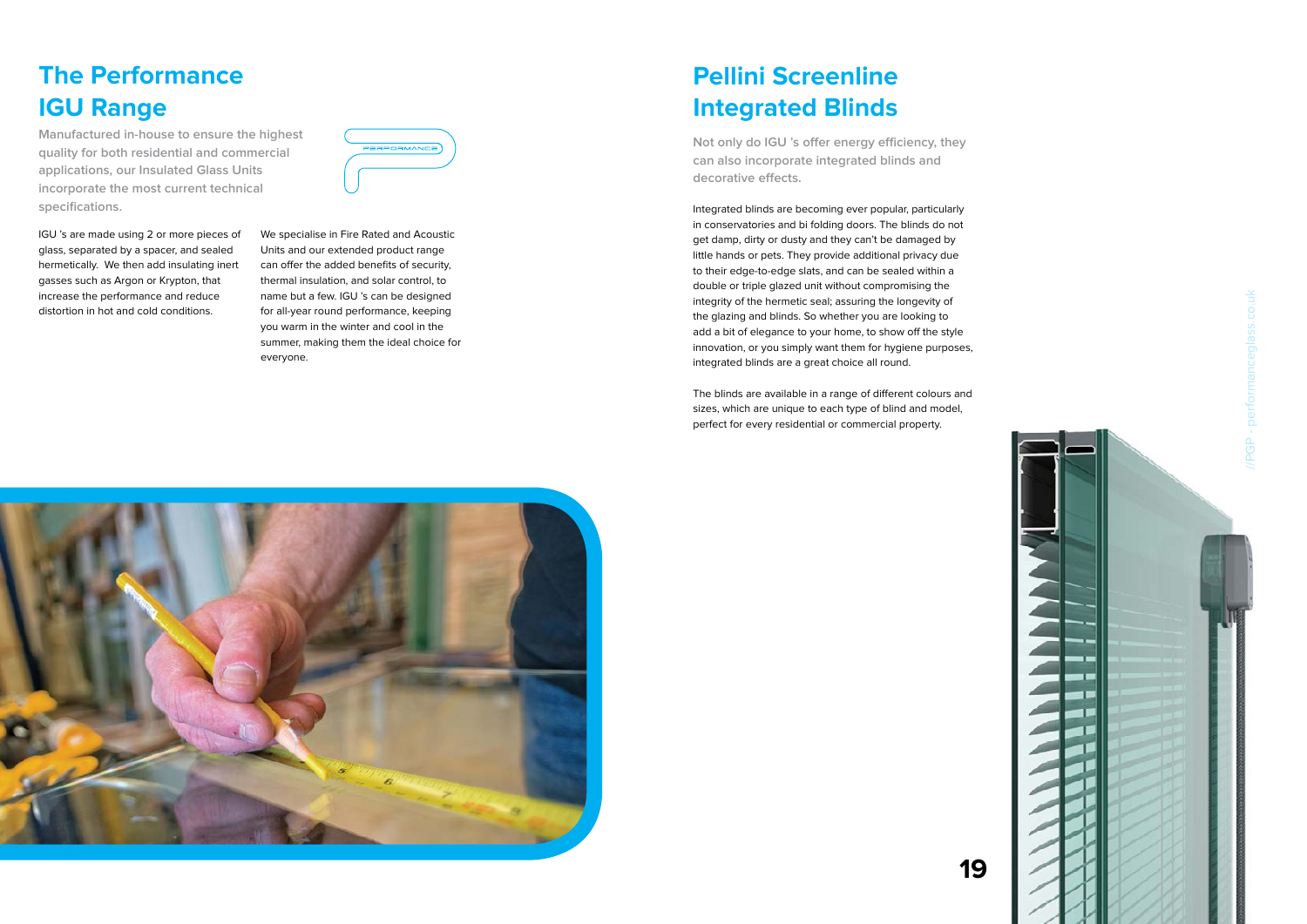### **Specialist Products**

This product is widely used for 120/0 fire doors, and inspection panels into high temperature equipment. It can be cut and processed similar to ordinary sodalime glass and will remain in its annealed state. The ceramic glass can be laminated to a standard sodalime glass to create a safety rated panel where required.

**Firelite is a ceramic glass with a slight brown colour tint inherent in its construction.**

#### **Firelite**

It has a special coating on both sides which slows down the build-up of soot considerably, and can be cleaned using soapy water and a non-abrasive cloth.

**Neoceram is a ceramic glass used extensively in stoves.** 

#### **Neoceram**

**Pilkington's Pyroshield 2 is a high quality annealed Georgian Wired Glass.**

Available in a textured obscure finish, or with highly polished surfaces. Test evidence is available for double glazed units and roof-lights, and large pane sizes can be offered for vertical application.

**Pyroguard's Pyrostem 2 is a high quality annealed Georgian Wired Glass with highly polished surfaces.**

#### **Pyroguard's Georgian Wired Glass**

To ensure the expected fire performance is achieved, fire or heat-resistant glass must always be specified as part of a tested and approved glazing system and installed by specialists.

Today modern architecture favours transparency even far beyond the facade: Architect's prefer natural light and open spaces to determine the design of large buildings right down to their structural core.

Wherever these "open" concepts meet local construction and fire safety requirements for the protection of human life and property, transparent fire-resistant glazing comes into play. This allows modern, bright and open space design, as well as safety to be combined in a variety of multi-functional systems.



**We offer a wide range of fire-resistant glass options with varying levels of protection to suit your needs. Protection levels are measured in defined time periods (30, 60, 90, 120 and 180 minutes) in terms of either integrity and insulation, or integrity only, as designated by the British Standards.** 



It offers the highest rating of any wired product offering up to 90 mins integrity into steel.

#### **Pilkington's Pyroshield 2**

- Stops flames and smoke
- No wavy wires
- Offers up to 60 mins integrity into timber
- Easy to cut
- Available in cut sizes or in stock sheets

Key attributes of Pyrostem 2;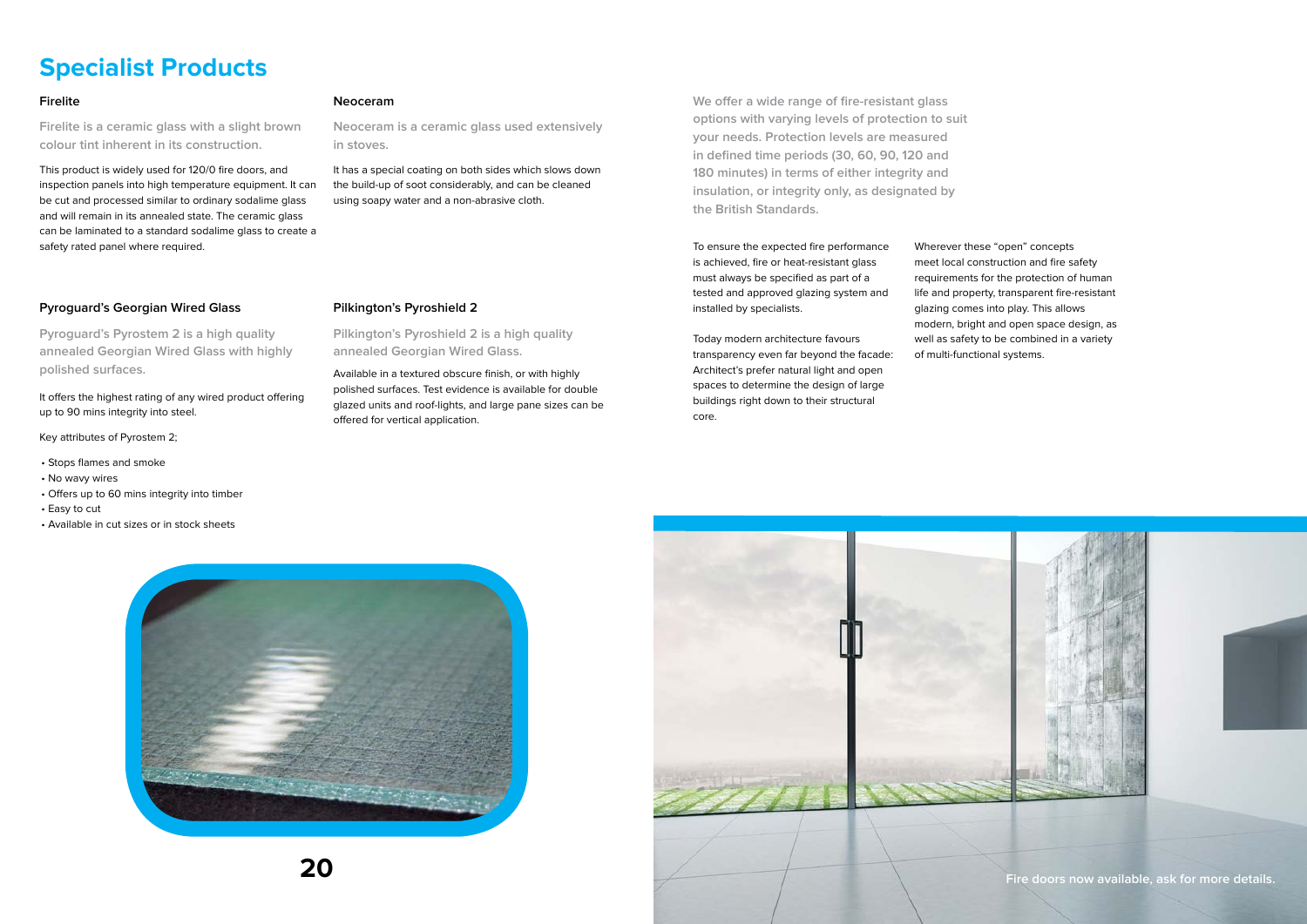

Unit 8 Brighouse Trade Park Armytage Road Brighouse HD6 1QZ

Phone : 01422 861116 Fax : 01422 861126 Email : sales@performanceglass.co.uk Web : performanceglass.co.uk

 $yfin$ 





co.uk //PGP - performanceglass.co.uk //PGP - performancegl